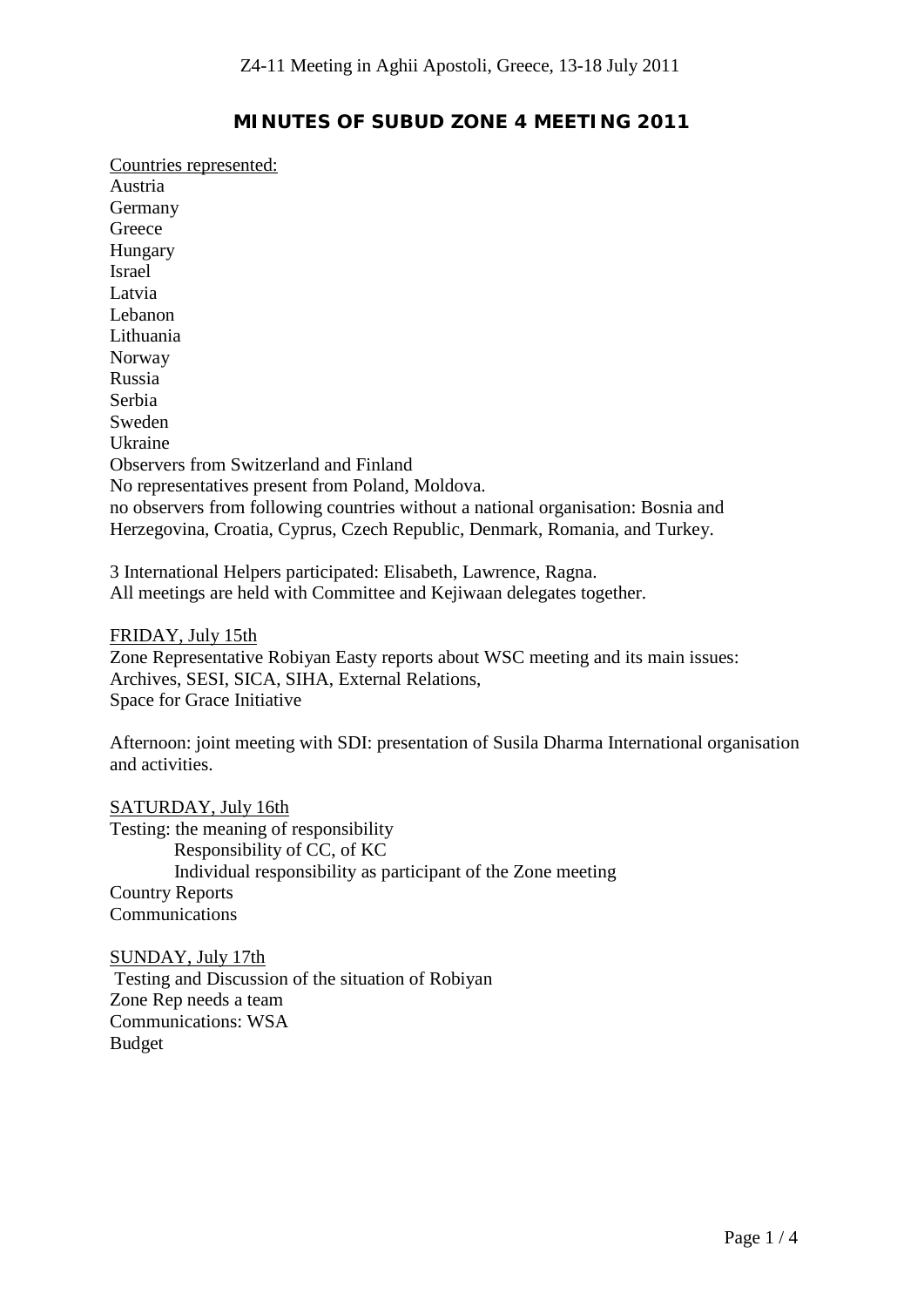# OUTCOME: Decisions, Resolutions

### COMMUNICATIONS

#### Communications within the Zone:

A wish for more structured agenda of tbe Zone meetings:

- Topics for the next day should be decided the evening before
- each delegation should be present at the meetings and in time
- some delegations prefer to have a session chairperson other than the Zone representative, so that the Zone Rep can be free for his responsibilities

An appeal was made by Robiyan for more horizontal communication between the countries.

Written (email) communication should be earmarked:

- Info only
- Ouestion to be answered with time limit (Reply requested)
- Answer to all
- Confidential

Discussion posts should be sent to all the countries of the Zone, Replies should be sent to all to keep the discussion transparent.

#### Communications between WSA/WSC and the Zone:

There was a general feeling that the member countries and members are not well informed about the work and decisions of WSA/WSC and do not always feel well represented by WSA. Lack of transparency as well as the wish to concentrate on the spiritual development of individuals and groups causes many members to loose interest in the issues of the international Subud organisation.

The council agrees to ask Robiyan to pass the message to the WSC that the countries of the Zone wish to be informed in advance about issues and resolutions to be discussed at WSC meetings.

#### THE SITUATION OF THE ZONE REPRESENTATIVE AND ZONE TEAM:

Robiyan as Zone Representative has been working without a team, the treasurer had stepped back because of his new situation with marriage and in a new country. It was clear from testing and the practical situation that Robiyan needs our support now.

With the approval of the Zone Council and after testing Robiyan appointed Harina Easty and Julija Snezko as Zone communications support team. Later Sofia Gielge declared herself willing to take the job of the treasurer, accepted by Robiyan.

The Council decided unanimously to grant Robiyan financial assistance of 400 Euro per month under the title of administrative costs from July till December 2011.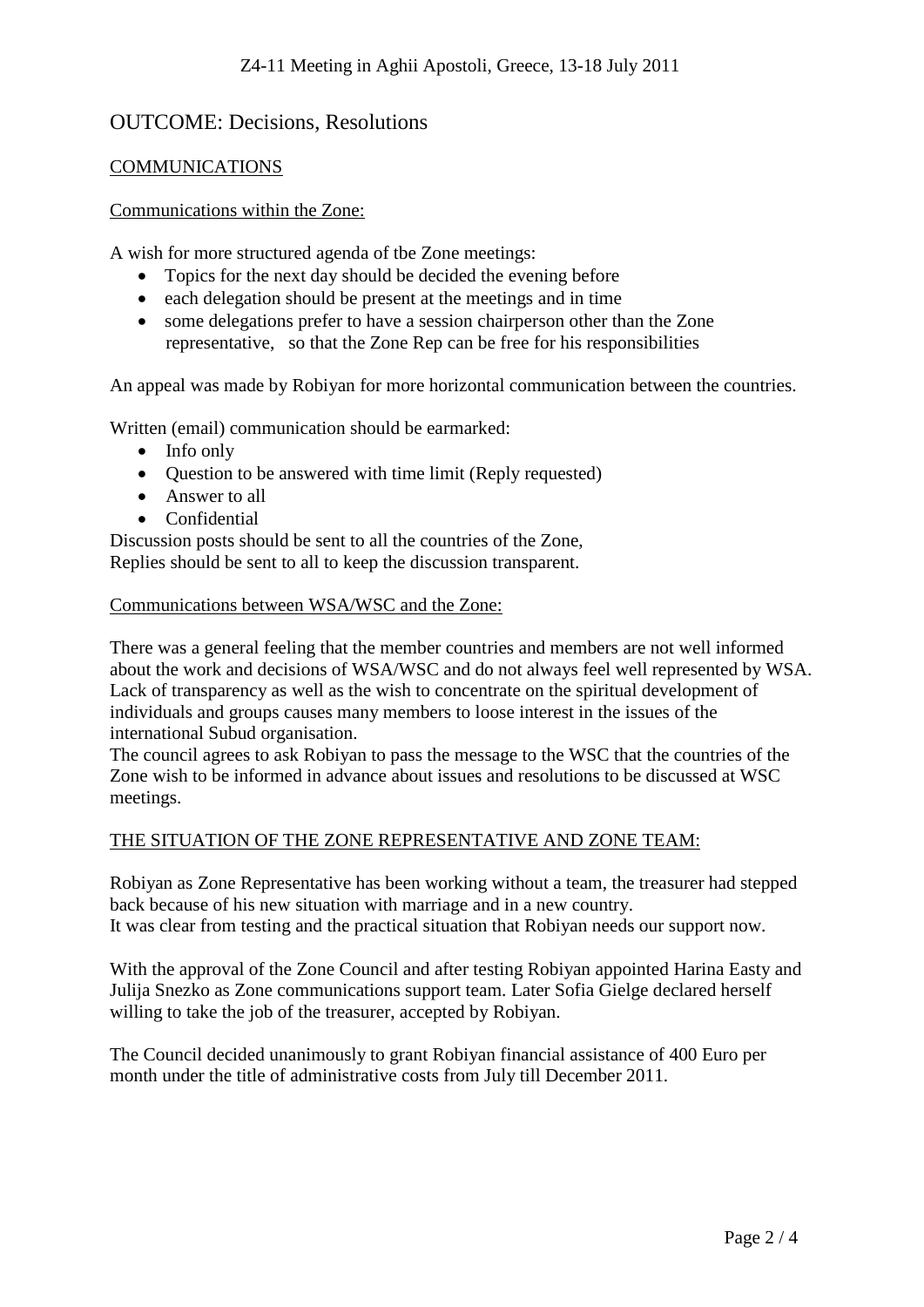### PLANNING OF THE NEXT ZONAL MEETING:

Israel and Austria were the two countries of the Zone offering to host the 2012 meeting. Zone 3 – represented by Paloma de la Vina - invited Zone 4 to hold the meeting in Holland in July 2012 together with the Zone 3 meeting and the European gathering [RE: the plans for the Z3 meeting have changed since].

Austria's restriction was an offer to organise a Zone meeting only, without a gathering – unless an additional team could be found to organise a gathering too [RE: this changed after meeting and testing with Amalia at the German AGM].

A practical problem of a Zone meeting in Israel would be that delegates from Lebanon would not be permitted to enter Israel.

A further question discussed was whether, irrespective of the place, the Zone meeting should be connected with a gathering, or held separately for delegates only, with no alternative programme.

Pros (for a gathering): A gathering answers the need of many Subud members for kejiwaan meetings, big Latihans and experiencing Subud atmosphere, the Zone meeting taking place in connection with the gathering would help the members to develop understanding of and positive attitude to Subud organisation. Delegates could bring their families, which would be difficult at a zone meeting without a gathering.

Cons: A gathering means additional work for the organising team, distracting their focus from the Zone meeting and its needs, conflicts of interest in use of facilities can arise.

The delegates, particularly those from more isolated countries, feel torn between their duty to participate in the sessions and a wish to take part in kejiwaan meetings, workshops etc. Particularly because of the approaching World Subud Congress it is important, that the countries are informed about the issues coming, so delegates should be able to concentrate on the meetings.

A compromise agreement: in case of a zone meeting with a gathering, the gathering should be before or after, but not during the meeting, so that the representatives can concentrate on the meeting and have all the space needed for the work, latihan and testing.

A protest against using the term "business meeting" was expressed – "zone meeting is not "business", we are not a corporation".

After testing by Kejiwaan Councillors it was decided to hold the next Zone meeting in Austria. Possible date would be 28th April to 1st of Mail 2012, the final date should be set by the country organising depending on the practicalities.

Concerning the question, if the surplus of the Zone meeting goes to the country organising, or to the Zone, it was clarified that the surplus and the risk of the Zone meeting generally go to the Zone. This time Greece shares the surplus as they asked for it, as per 2002, and Robiyan agreed. Hungary were frustrated that all the surplus from their meeting in 2006 went to the zone [RE:. Robiyan would like to empower the country by letting them decide if they want to share the risk and the surplus or have the zone take the risk and most of the surplus.]

.